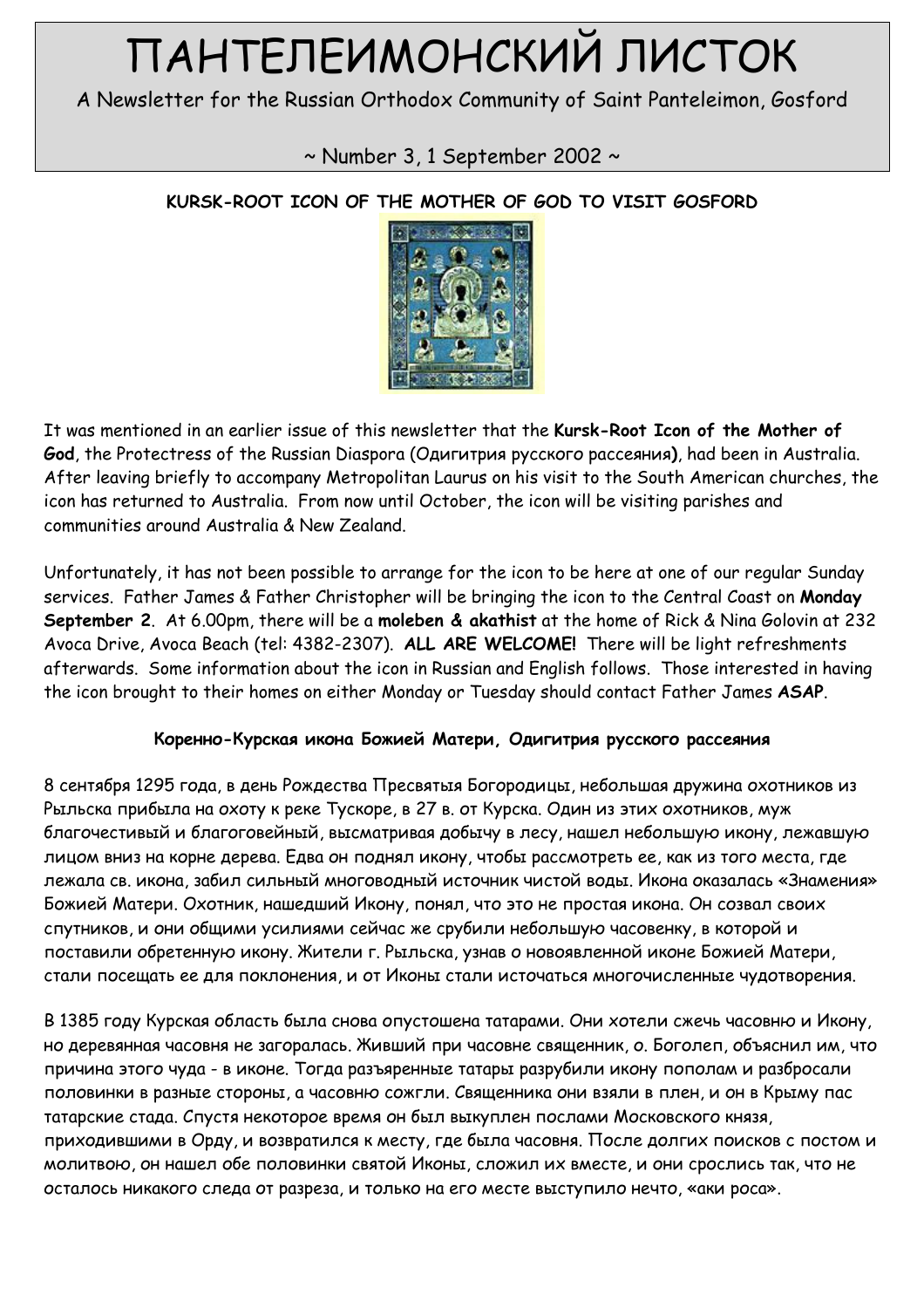В 1676 году св. Икона путешествовала на Дон для благословения Донских казачьих полков. В 1684 году Государи Иоанн и Петр Алексеевичи прислали в Коренную пустынь список со св. Иконы с повелением, чтобы этот список сопровождал в походах православных воинов. В 1687 году св. Икона посылалась в «большой полк». В 1689 году списки с св. Иконы были даны полкам в Крымский поход. В 1812 году список с св. Иконы был послан к князю Кутузову в действующую армию. Перед этой иконой молился и получил исцеление преподобный Серафим Саровский.

В ночь с 7 на 8 марта 1898 года злоумышленники революционеры-безбожники, при помощи адской машины, хотели взорвать чудотворную Икону, но Господь Иисус Христос еще больше прославил Свою Пречистую Матерь, ибо, несмотря на страшные разрушения в соборе вокруг иконы, сама св. Икона осталась невредима.

12 апреля 1918 года св. Икона была украдена из собора Знаменского монастыря, ограблена, но 2 мая опять была найдена и опять вернулась на свое место.

Наконец, в 1919 году, в сопровождении епископа Феофана Курского и Обоянского и нескольких братии Знаменского монастыря, святая Икона ушла за границу, в братскую Сербию. В 1920 году она вновь, по просьбе генерала Врангеля, посетила землю Русскую в Крыму и оставалась там до общей эвакуации Русской Армии ген. Врангеля в первых числах ноября 1920 года. Св. Икона возвратилась в Сербию, где и пребывала до 1944 года, когда, вместе с Архиерейским Синодом, выехала за границу, находилась в Мюнхене (Бавария), при митрополите Анастасии. В1951 г. митрополит Анастасий из Мюнхена переехал в Америку. С 1957 года Икона пребывает в посвященном ей главном храме Архиерейского Синода в Нью-Йорке. Св. Икона регулярно совершает путешествия по всем епархиями русского рассеяния.

#### Kursk-Root Icon of the Mother of God, Protectress of the Russian Diaspora

On 8 September, 1295, on the day of the Nativity of the Most-Holy Mother of God, a small force of hunters from Rylsk came to hunt at the Tuskora river, 27 versts from Kursk. One of the hunters, an honourable and pious man, seeking prey in the woods, found a small icon lying face down on the root of a tree. He had barely lifted it to inspect it when the spot upon which the icon lay burst out with a strong spring of pure water. The icon turned out to be of the type referred to as the "Sign" of the Mother of God. The hunter who found the icon knew that this was no ordinary occurrence. He called his companions and together they built a small wooden chapel, into which they placed this icon. The residents of Rylsk, hearing of the newly-appeared icon of the Mother of God, began to visit it for veneration, and many miracles began to appear from it.

In 1385 the Kursk region was again swept by the Tatars. They tried to burn down the chapel and its Icon, but the wooden structure would not burn. The priest who lived by the chapel, Fr. Bogolep, explained to them that the reason for this miracle was the Icon itself. The incensed Tatars hacked the Icon in half and tossed the pieces in different directions, then burned the chapel. They took the priest prisoner and was forced to tend to Tatar flocks. Some time later he was ransomed by emissaries of the Muscovite Grand Duke who were on their way to the Golden Horde, and he returned to the place where the chapel had stood. After a long search, while praying and fasting, he found both halves of the holy Icon, placed them side by side, and they grew together seamlessly, exhibiting only something "like dew".

In 1676 the holy Icon travelled to the Don River for blessing the Don Cossack troops. In 1684 Tsars Ivan and Petr Alekseevich sent a copy of this Icon with the order that it accompany Orthodox troops into battle. In 1687 the holy Icon was sent to the "Great Army." In 1689 copies of the holy Icon were given to the armies in the Crimean campaign. In 1812 a copy of the holy Icon was sent to Prince Kutuzov and the battling troops. Before this icon St. Seraphim of Sarov prayed and was healed.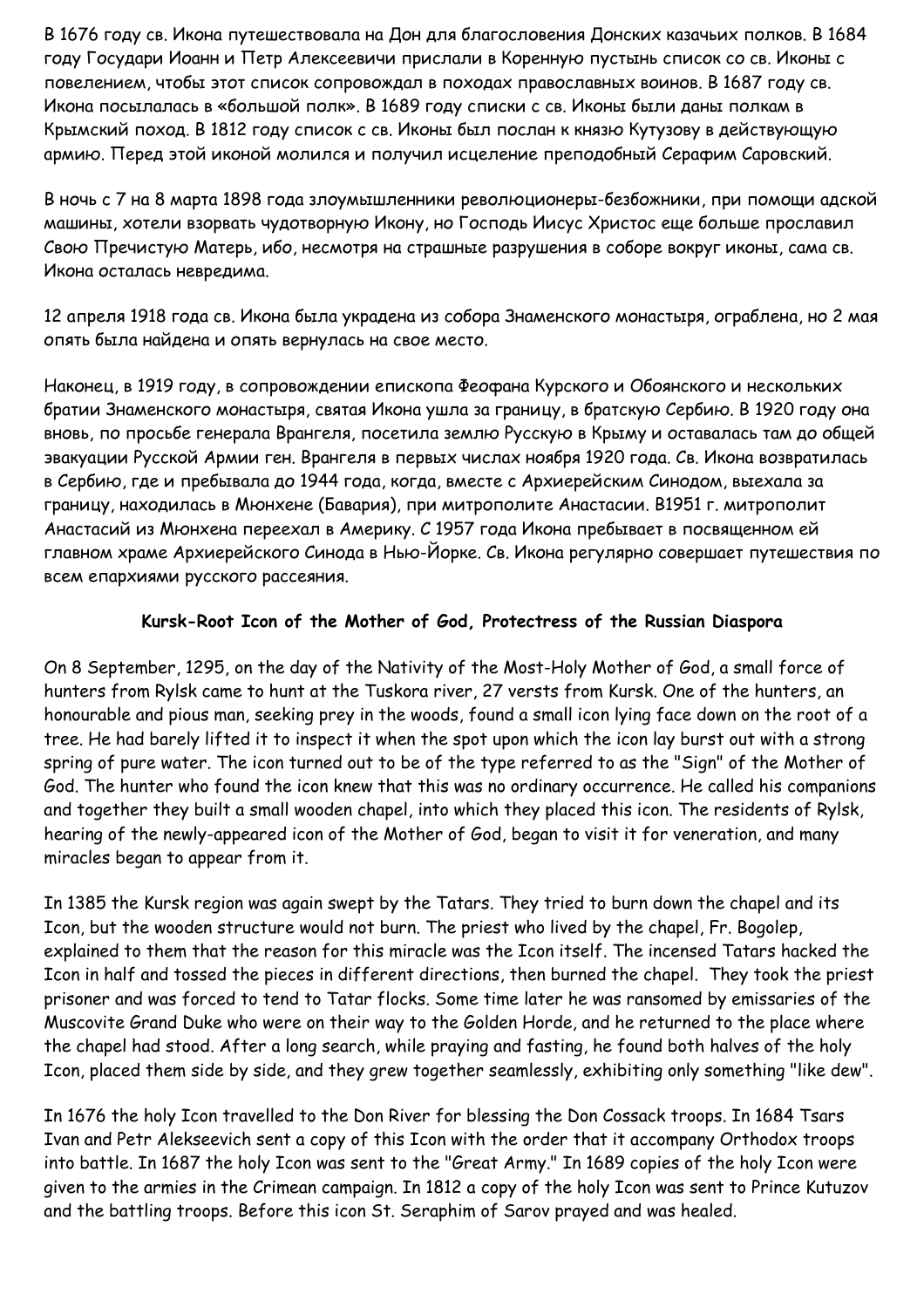On the night of 7-8 March, 1898, conspirator revolutionaries-atheists tried to blow up the Miracleworking Icon with a hellish bomb, but the Lord Jesus Christ glorified His Most-Pure Mother yet more, for despite the terrifying destruction in the cathedral surrounding the Icon, it remained untouched. On 12 April 1918, the holy Icon was stolen from the cathedral of the Monastery of the Sign of the Mother of God and stripped of its ornamentation, but on 2 May it was found and returned to its place.

Finally, in 1919, while accompanying Bishop Feofan of Kursk and Oboyan' and some monks of the Monastery of the Sign, the holy Icon crossed the border to the neighbourly Serbia. In 1920 it again, at the behest of General Wrangel, visited Russia at the Crimea and remained there until the final evacuation of the Russian Army in the first days of November, 1920. The holy Icon returned to Serbia, where it remained until 1944, when, together with the Synod of Bishops, it went abroad, to Munich (Bavaria) with Metropolitan Anastassy. In 1951 Metropolitan Anastassy moved from Munich to America. Since 1957 the Icon had resided in the main cathedral dedicated to it in the Synod of Bishops in New York. The holy Icon regularly travels to all the dioceses of the Russian diaspora.

# PARISH LIFE: OUR FEAST DAY

On Saturday 10<sup>th</sup> & Sunday 11<sup>th</sup> August, we celebrated our parish feast day. People began arriving at Narara at 4.00pm on Saturday to set up our "church". At 5.30pm, Vladika Hilarion and Protodeacon Vasili Yakimov (visiting from Canberra) served a pannikhida for the repose of the soul of Natalia, the mother of Tatiana Johansson. The all-night vigil, including blessing of the 5 loaves, magnification of St Panteleimon, and anointing of the faithful with oil, began at 6.00pm and continued until around 8.30pm. Vladika, Hieromonk John (Macpherson), Protodeacon Vasili & Deacon Christopher Henderson all served. The choir, boosted by visitors from Sydney, sang beautifully & handled their first vigil service well. Father James was unable to attend because of commitments at the Cabramatta parish.

Sunday began with Vladika presiding at the blessing of waters at around 8.00am, while Hieromonk John served proskomedia. The liturgy was most festive, & was followed by a moleben before a newly painted icon of Saint Panteleimon (see story below).

The clergy, parishioners & guests afterwards enjoyed a delicious festive lunch prepared by the parish sisterhood. The raffle (which raised over \$1200 – including \$401 worth of tickets sold by Nestor & Olga Petroff!) was drawn, and a Mikado cake baked by Nina Golovin was auctioned, raising a further \$130.00. Matushka Julie Henderson, assisted by our starosta Alexander Yakimov, was the successful bidder, and at her request the cake was shared by all present. The clergy & the starosta all said a brief word on the occasion. The head sister, Nina Golovin, thanked all for their efforts. And so our second celebration of Saint Panteleimon's day ended. Glory be to God for all things!

# PARISH LIFE: ICONS GIVEN TO OUR PARISH

On the occasion of our feast-day, two icons were given to our parish. The first of these was an icon of our patron saint, the Great-Martyr & Healer Panteleimon, painted by the gifted Serbian iconographer Michael Galovic. Michael lives on the Central Coast and has been present at our services on a number of occasions. The icon was blessed by Vladika Hilarion on Sunday morning and was in the center of the church for the moleben after Divine Liturgy. Father James will now make arrangements for a kiot (wooden frame) to be made for the icon. Many thanks to Michael for his generous support of our parish! For those interested in Michael's work, more information can be found on his website at: http://www4.tpgi.com.au/ikonodul/

The second icon was a large print of the Jerusalem icon of the Mother of God, "Взыскание Погибшихъ" or "Seeking out of the Lost". The print had been placed in a kiot made and donated by Protodeacon Vasili Hadarin of the Holy Protection Church in Cabramatta. Father Vasili is a very gifted woodworker